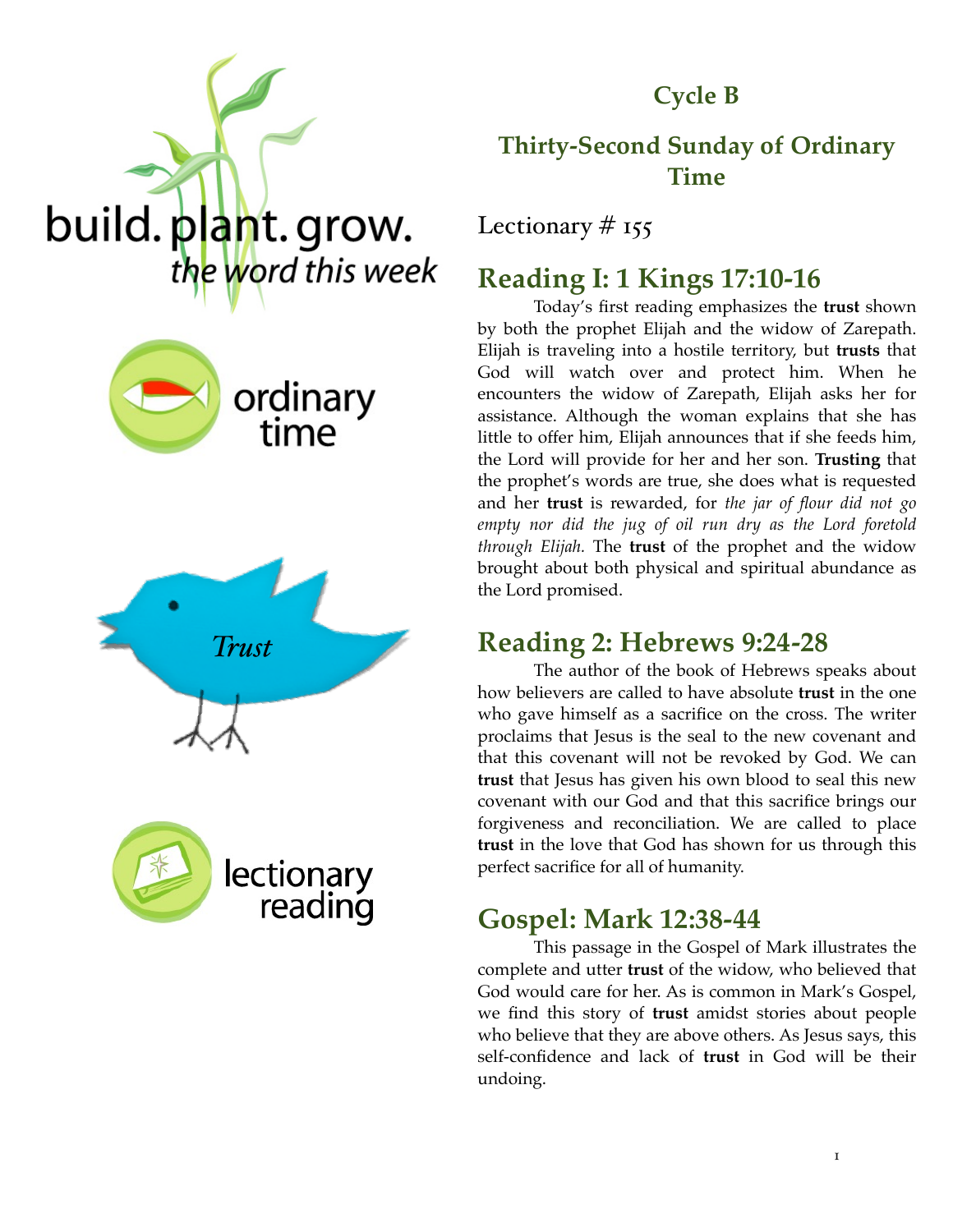

# children's story



*Follow the Drinking Gourd* Written by Jeanette Winter Illustrated by Jeanette Winter Publication: Dragonfly Books: Reprint Edition, 1992. ISBN-10: 0679819975 ISBN-13: 978-0679819974



Those who trust in the Lord will find new strength! -Isaiah 40:31

# **Follow the Drinking Gourd**

*Follow the Drinking Gourd* is a wonderful illustration of the virtue of **trust.** Throughout the story, **trust** is essential to those who work to free others from slavery. The story begins when a peg-legged sailor aids slaves with their escape plans. While working for various plantation owners, Peg-Leg Joe teaches the slaves a song about the "drinking gourd:" the star constellation the Big Dipper. The slaves learn to make their escape by following the song's direction.

# **Worry and Trust Don't Mix**

Materials Needed:

- •Cooking Oil
- •Water
- •Food coloring
- •Three clear containers (2 small and 1 large)
- •Masking tape
- •Sharpie

Step One: Show the students the supplies you have and identify each one.

Step Two: Pour the oil into one of the small, clear containers and as you do so, explain to the students that oil is going to represent "worry." Ask the students what it means to be worried. Label the container "Worry."

Step Three: Place water into the second small container and add food coloring so that the water can be seen more clearly. Explain to the students that the colored water will represent "**trust** in God" and label the container this. Ask the students what they think "**trust** in God" means.

Step Four: Ask the students if they think that God wants us to worry or to **trust.** Ask them if they think it is possible to worry and to **trust** in God at the same time.

Step Five: Pour the contents of the "worry" container and the "**trust** in God" container into the third container. At first, the two will appear to mix, but have the students see that they eventually separate.

Step Six: Explain to the students that our hearts cannot hold onto worry while **trusting** in God. Tell them that God wants us to **trust** him whenever we are tempted to worry because he cares for us.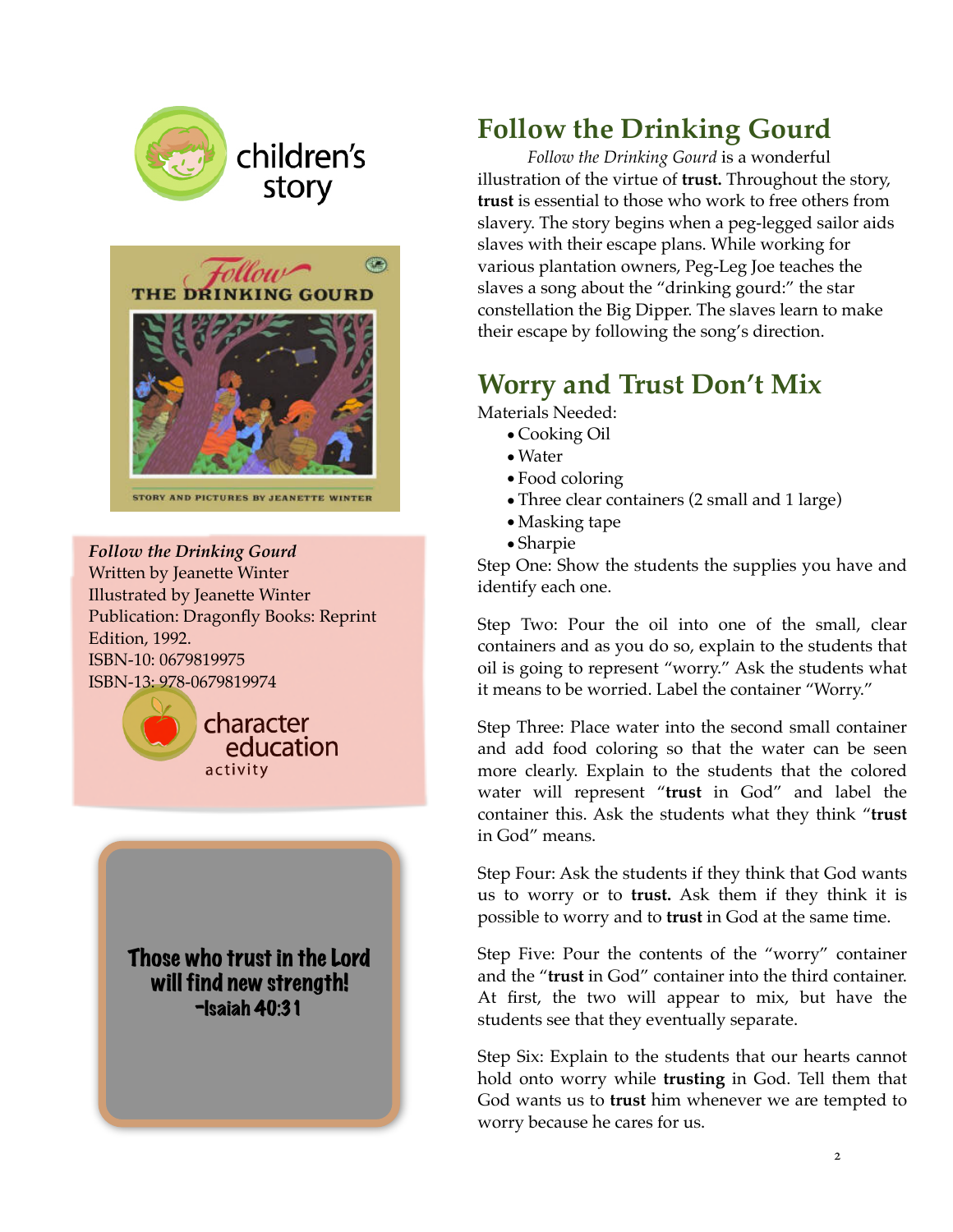Trust in the Lord with all your heart and lean not on your own understanding; in all your ways acknowledge Him and He will make straight your paths. -Proverbs 3:5-6



Look. Feel. Know. Act.

### **What could you do today?**

God is in control and knows about everything: the past, what is happening in the present, and what will happen in the future. Make a commitment to **trust** God each time you begin to worry about something. You can talk to God when you begin to worry and ask for his help. Imagine rolling this worry up into a ball and giving the ball of worry to God so that it is no longer in your hands. Like most things that we wish to become good at, **trusting** God with our worries will take time and practice. Eventually, we can immediately **trust** God to hold onto our worries before they take over our thoughts.

#### **Look Feel Know Act**

There are countless things that we tend to worry about, and we can easily get caught up in this "web" of worry. Even though we know that worry does not change everything, we still have a hard time listening to Jesus when he tells us not to be afraid and to put our energy into **trusting** God. The more we practice **trusting**  God, the less power worry has over us. Remind yourself and others that no matter what we hear, see, or experience, we can act in **trust** by placing our worries in the hands of God and leaving them there.